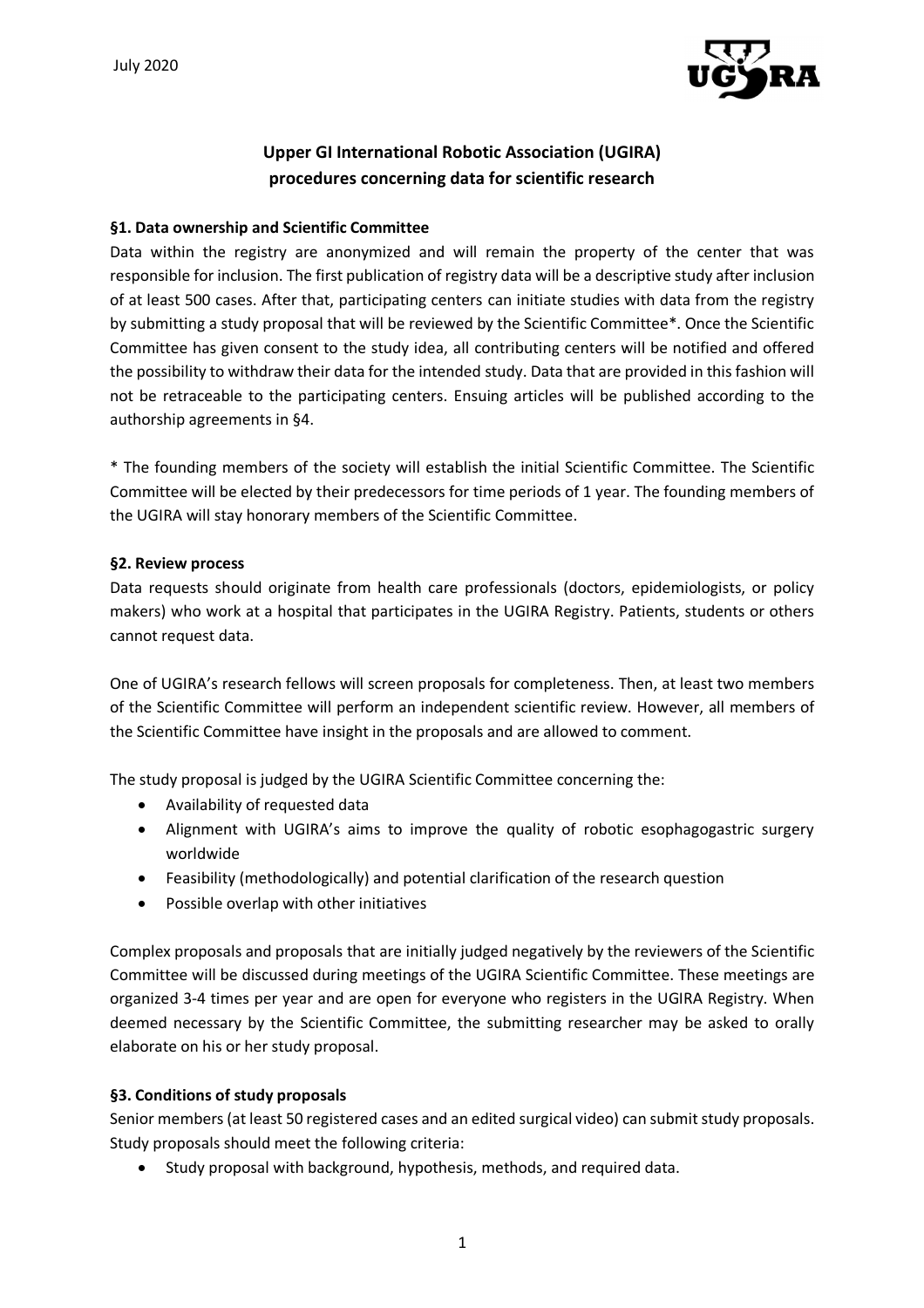

- A maximum of 2 pages according to the format that can be downloaded at the UGIRA website (www.ugira.org/research-proposals).
- Before submitting a manuscript to a journal or presenting the data at a conference, its final version should be shared with the Scientific Committee. The Scientific Committee can decide to discuss the manuscript at a meeting and possibly ask the authors for revisions based on the following points:
	- o Insufficient quality of the analyses.
	- o Insufficient quality of the interpretation and conclusions of the study.
	- o Insufficient resemblance of the manuscript with the initial study proposal.

## **§4. Authorship agreements**

The official guidelines of the ICMJE<sup>1</sup> are leading to determine the co-authorships of UGIRA publications. To be eligible for co-authorship, one should have:

- Substantially contributed to the design and set-up of the study, or the data collection, or the analyses and interpretation of the data
- Substantially contributed to the conceptualization of the article or the critical appraisal of its scientific content
- Approved the publication of the final version of the manuscript
- Taken responsibility of the entire content of the article

One who meets some but not all of these 4 conditions may be eligible as a collaborator.

UGIRA adds the following rules to the ICMJE guidelines:

- 1. At the time of submitting a study proposal, the submitting researcher composes an authorship list, adhering to the ICMJE guidelines.
	- a. At the time of presenting the study proposal at an UGIRA meeting, UGIRA members can indicate their wish to be actively involved in the creation of the article. They will be added to the co-authors list, provided that they meet the ICMJE criteria.
	- b. Every article should have the 'UGIRA Study Group' as a co-author.
- 2. After the manuscript has been written and revised by all co-authors, the manuscript should be sent to research@ugira.org. The research support staff will make sure that the manuscript is shared amongst the Scientific Committee and the contact persons of the contributing centers.
	- a. As soon as the manuscript is spread amongst the aforementioned individuals, they have two weekstime of provide input for the manuscript. If they provide explicit input to the principal and coordinating researchers, they will be added as a collaborator to the manuscript as part of the 'UGIRA Study Group' (how exactly depends on the particular journal and is the responsibility of the coordinating researcher).
		- i. A reminder will be sent after 1 week by the coordinating investigator.
		- ii. In case no response is received within two weeks, the specific member will not be included as a collaborator.

Every center that contributed to the UGIRA Registry in the year before publication is eligible for a collaborator position. In case a center contributed 1-75 cases, 1 collaborator may be provided by that center. Centers that contributed 75-150 cases can provide 2 collaborators. Centers that contributed >150 cases can provide 3 collaborators.